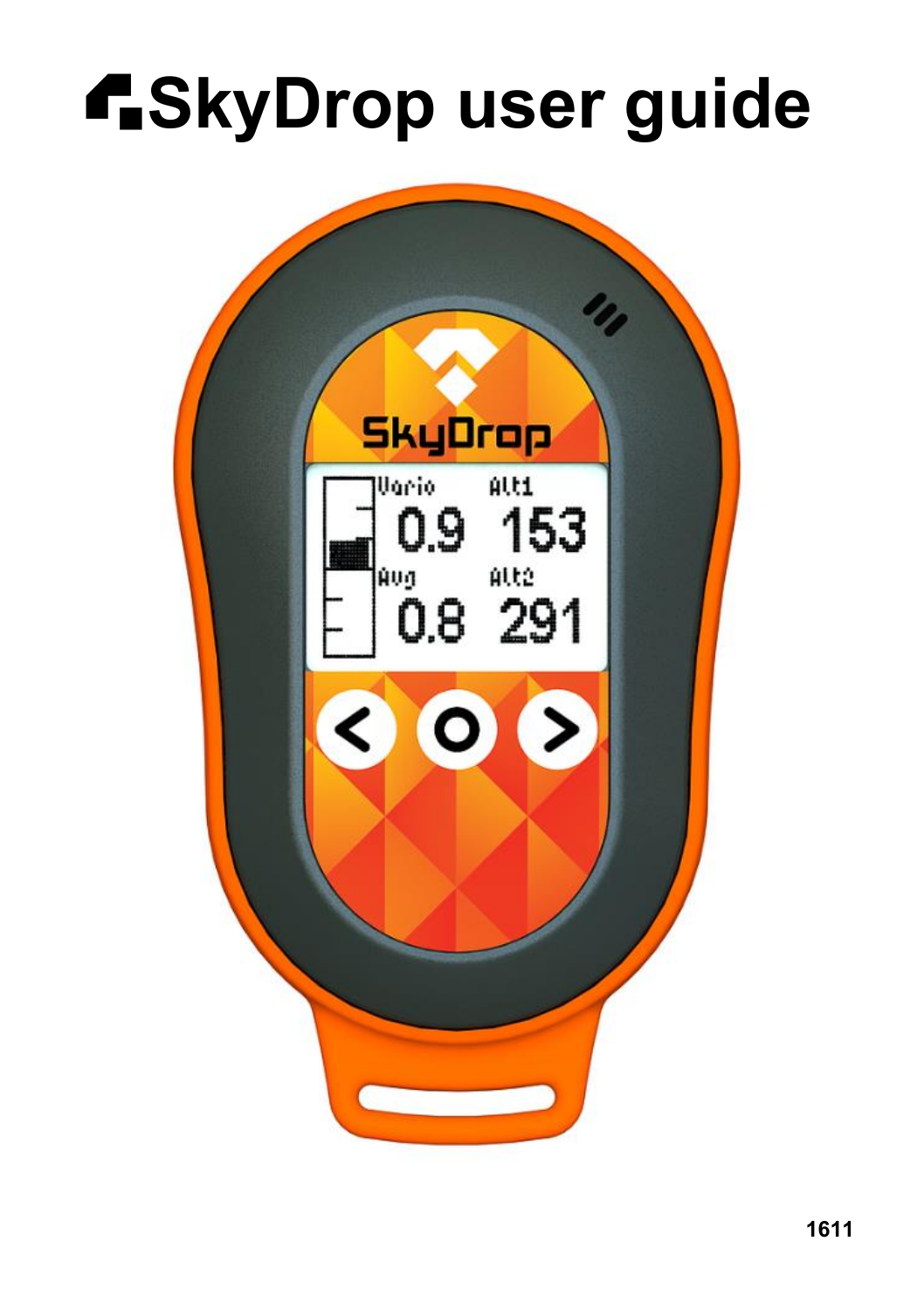## **SkyDrop - combined variometer**

#### **main features**

- x **analog/digital variometer** 0.1m/s accuracy
- **5 altimeters** 1m accuracy, real time refresh rate
- x **GPS recording** 1Hz sampling
- x **bluetooth & USB connectivity**
- x **motion & environment sensors**
- x **light weight & compact size** 68g, 98 x 58 x 20 mm



- **RGB LED** multicolor signal light
- **LCD** main interface display
- **buttons** user controls
- **buzzer** audio transducer

#### **USB port** – communication & charge interface

**screws** – used for assembly/disassembly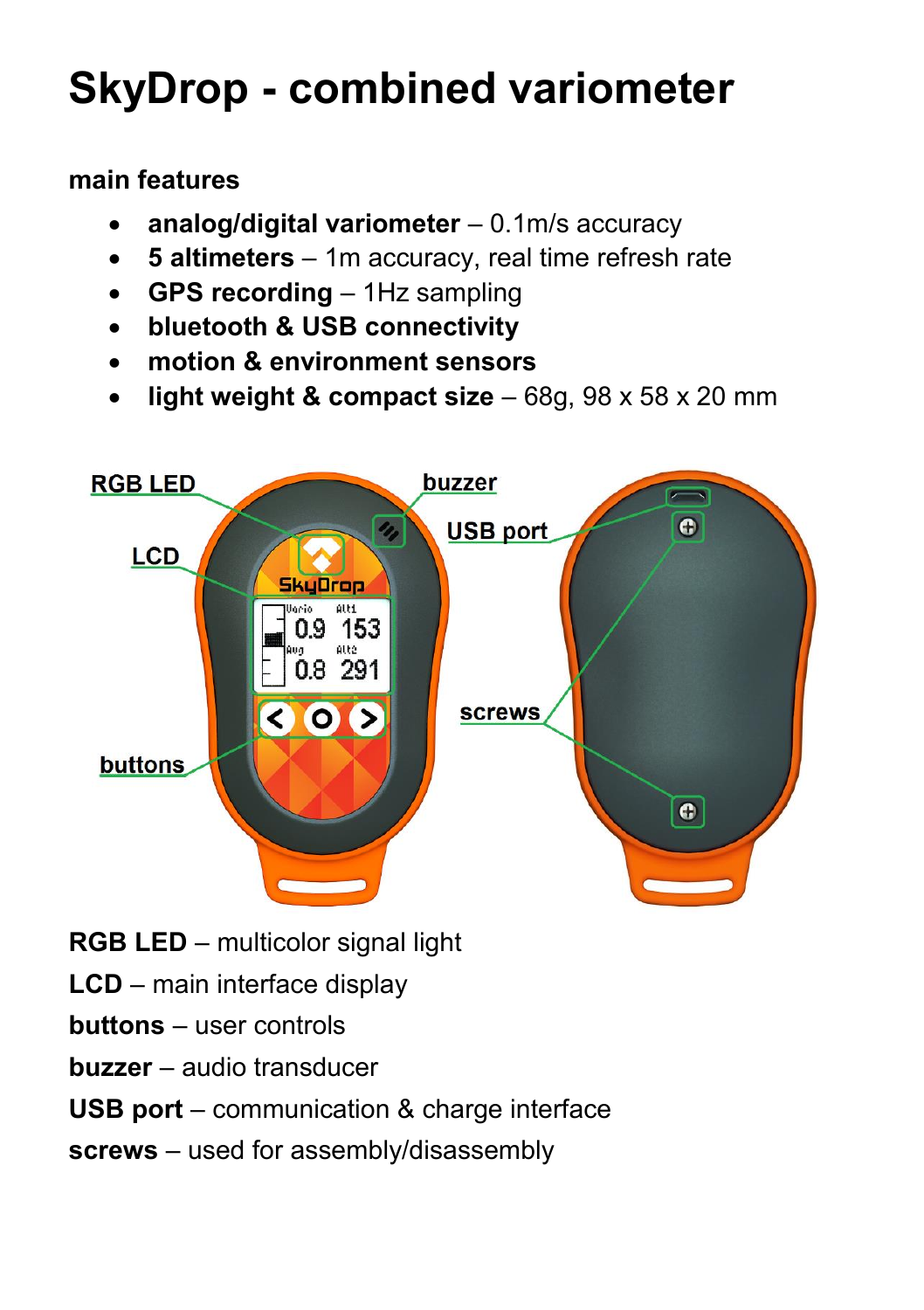### **buttons**

#### **the middle button is used to confirm selection**



- x **press & hold for 1s** to turn on, pull up menu bar, move to upper level in menu, toggle widget value, start/stop flight stopwatch
- x **short press** to confirm selection, list adjustable widgets on home screen, turn off if menu bar is pulled up
- x **press & hold for 5s** to turn device off

#### **the left arrow button is used for left move**



- **short press** to scroll between home screens to the left, select widget menu if menu bar is pulled up, scroll up in menu, lower value during setting parameter
- x **press & hold** to rapid value lowering

#### **the right button is used for right move**



- **short press** to scroll between home screens to the right, select settings menu if menu bar is pulled up, scroll down in menu, raise value during setting parameter
- x **press & hold** to rapid value raising

#### **important note – please read**

SkyDrop is in silent mode after start-up, so if you want to hear acoustic feedback, please blow/suck shortly to/from buzzer grid. This feature will help you to be polite to others before take-off. Of course, sound is enabled automatically just after take-off. To disable this function, please uncheck **Logger suppress audio** checkbox.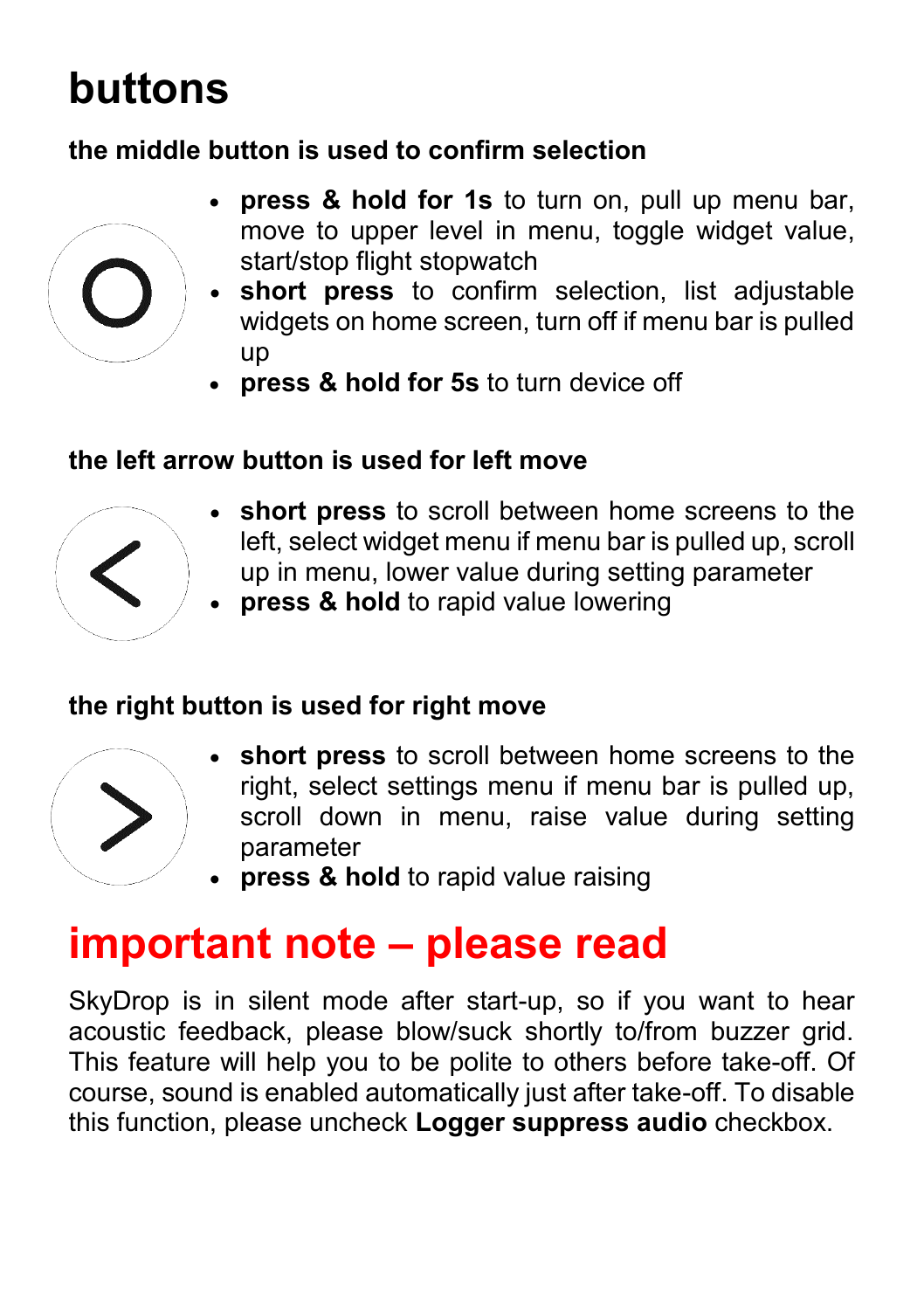# **operation of the SkyDrop variometer**

During startup animation, firmware version in bottom left and hardware revision in bottom right corner are shown. The device will start on the last used home screen. You can scroll between home screens by pressing the left or the right arrows. If adjustable/switchable widgets are on current home screen, you can press middle button to scroll between them. If adjustable widget is highlighted, you can change its value by arrow buttons. If switchable widget is highlighted, you can toggle its state by long press of the middle button. To enter widget or settings menu, you need to pull up the menu bar from the bottom of any home screen by long press of the middle button, until menu bar appears. After that, you can enter into widget menu by pressing the left arrow button, or enter into settings menu pressing the right arrow button, or you can turn off the device by short press of the middle button again.

### **multi-color light signalization**

**yellow light** – device is flashed with new firmware **red light** – device is charging **green light** – device is fully charged **red flash** – battery is less than 20% **yellow flash** – searching for GPS fix **green flash** – GPS 3D fix is reached **cyan flash** – bluetooth is enabled, but not connected **blue flash** – bluetooth is enabled & connected

## **widget menu**

**Change widgets** selection allow to assign different widget options on current home screen. Use arrow buttons to scroll between fields on the screen, use middle button to select field for widget change, which will be chosen from widget list in next step. Several widgets are adjustable (e.g. altimeter widgets **Alt**) or can enable/disable specific function can be toggled (e.g. **beep** or **weak**).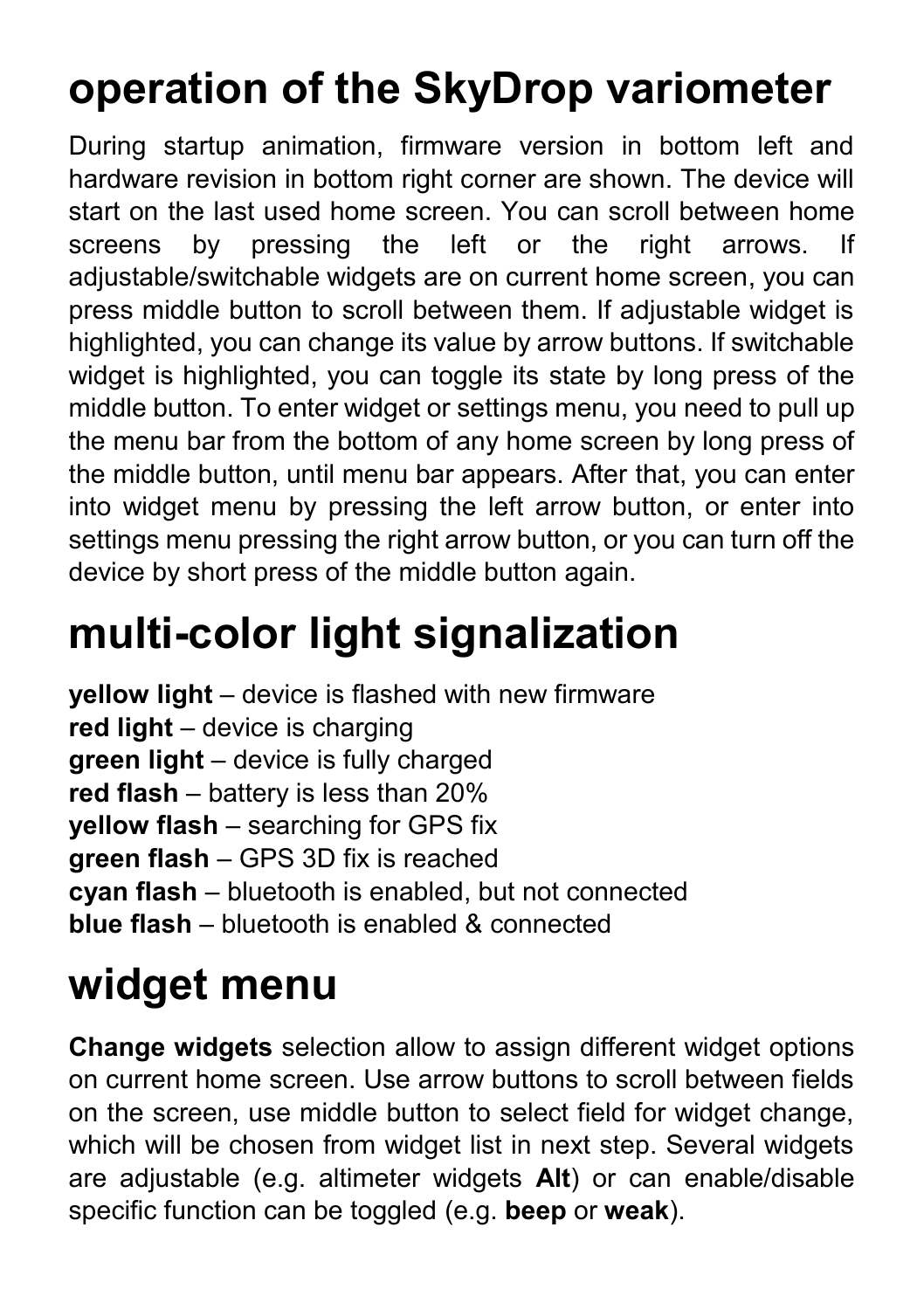#### **You can chose from following widgets:**

**vario bar** shown graphically value of analog vario, each step represents 1m/s. The vario bar increases from middle to top when vario shows 0 to 3 m/s, then decreases from middle to top when vario shows 3 to 6 m/s. The bar shows sinking the same way, so the total range of vario bar is -6 to 6 m/s.

**vario** shows value of digital variometer.

**AVG vario** (**Avg** on LCD) shows averaged digital variometer during time period set in **Average vario integration int.**

**vario history** shown graphically relative vario value during time period set in **Average vario integration int.**

**weeklift ON/OFF** (**weak** on LCD) switch on/off attention to light thermal (<1m/s) around.

**audio ON/OFF** (**beep** on LCD) can be toggled by long press to mute/unmute vario sound.

**altitude** (Alt on LCD) shows altimeter  $(1 – 5)$  value. This widget can be adjusted.

**ground speed** (**GSpd** on LCD) shows ground speed obtained from GPS receiver.

**glide ratio** (**Glide** on LCD) shows ratio between actual ground speed and sinking rate.

**GPS heading** (**GHdg** on LCD) shows heading obtained from GPS receiver.

**GPS heading Arrow** shows graphically heading obtained from GPS receiver – north is up.

**GPS position** (**GPos** on LCD) shows GPS coordinates obtained from GPS receiver.

**flight time** (**FTime** on LCD) shows stopwatch of current flight. You can manually start/stop this stopwatch by long press the middle button when highlighted.

**time** shows actual clock in current time zone.

**date** shows actual date.

**battery** shows remaining battery power in %.

**temperature** (**Temp** on LCD) shows air temperature and humidity. **empty** leaves current field empty.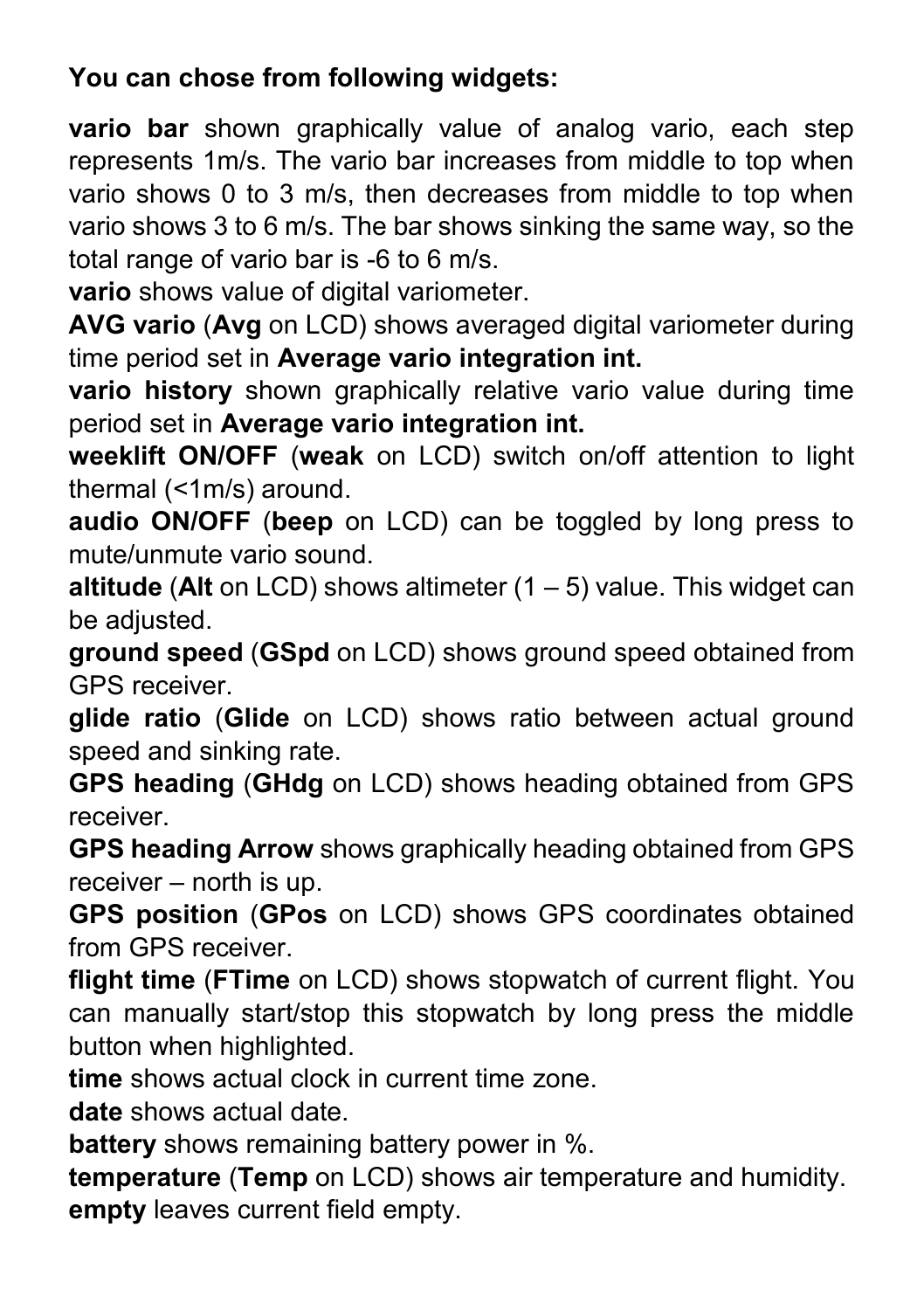**Change layout** entry in widget menu allows to change widget layout on current home screen. You can chose from following options.



**Pages count** entry defines number of home screens (1 to 5).

You can adjust all screens, layouts and widgets easily through online drag&drop configurator at [vps.skybean.eu/configurator](http://vps.skybean.eu/configurator)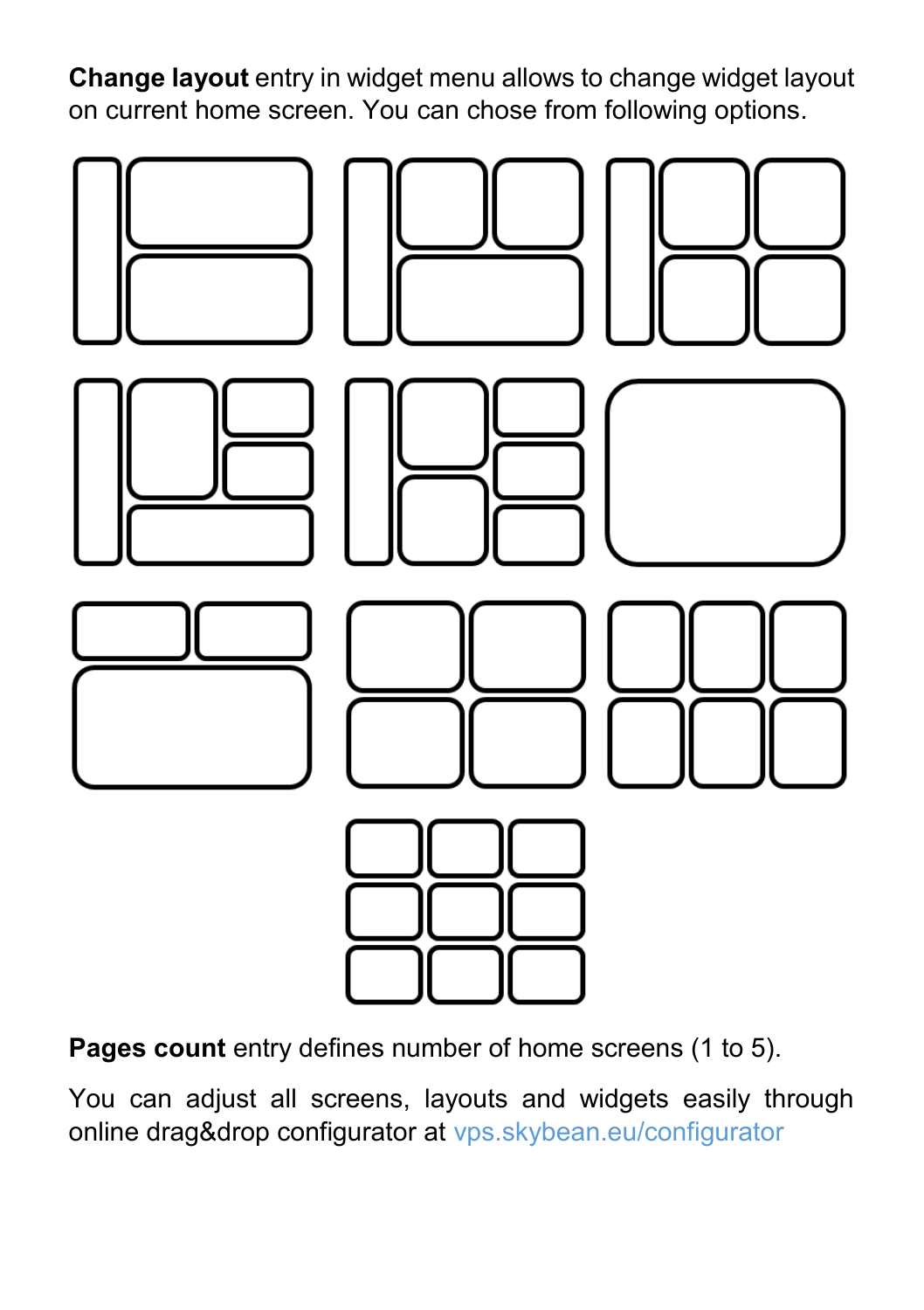## **description of functions**

**Vario lift/sink threshold** defines the vertical speed value when sound is activated (in 0.1m/s steps).

**Vario fluid audio** allows sound tone change during actual beep.

**Vario weak lift** enables continuous sound before lift threshold is reached to let pilot know "something is in the air" (in 0.1m/s steps).

**Digital vario integration int.** suppress very fast vario changes and makes displayed digital vario value more stable (in 0.1s steps; this is not affecting vario bar graph or sound output).

**Average vario integration int.** defines time used to compute average vario value, used for overall thermal power overview (in 0.1s steps).

**Vario units** setting allows metric or imperial format modes.

**Vario demo** can simulate device behavior to achieve desired settings (in 0.1m/s steps).

**Altimeter mode** can by absolute related to QNH1 or QNH2, relative to other altimeter (with offset adjustable though home screen widget), or following GPS altitude.

**Altimeter zero at takeoff** checkbox in altimeter relative mode set altimeter value to zero right after takeoff (automatic or manual).

**Altimeter units** setting allows metric or imperial format modes.

**Altimeter get from GPS** sets altimeter value equal to GPS altitude. If in QNH dependent mode, this choice will change also QNH value. In relative mode QNH value stays, just offset is changed. **Note**: Altimeter value is based on atmospheric pressure, which varies during weather changes, therefore altimeter should be calibrated prior to takeoff. Altimeter calibrating can be done by entering the known altitude of location or setting the known QNH value valid for current area or get from stabilized GPS value (GPS altitude is changing slower within fast altitude changes, so it can take some time for stabilization, usually several minutes).

**Logger enabled** checkbox enables or disables GPS tracking.

**Logger format** of output file can be chosen IGC or KML.

**Logger state** can be waiting for takeoff, flying or landed.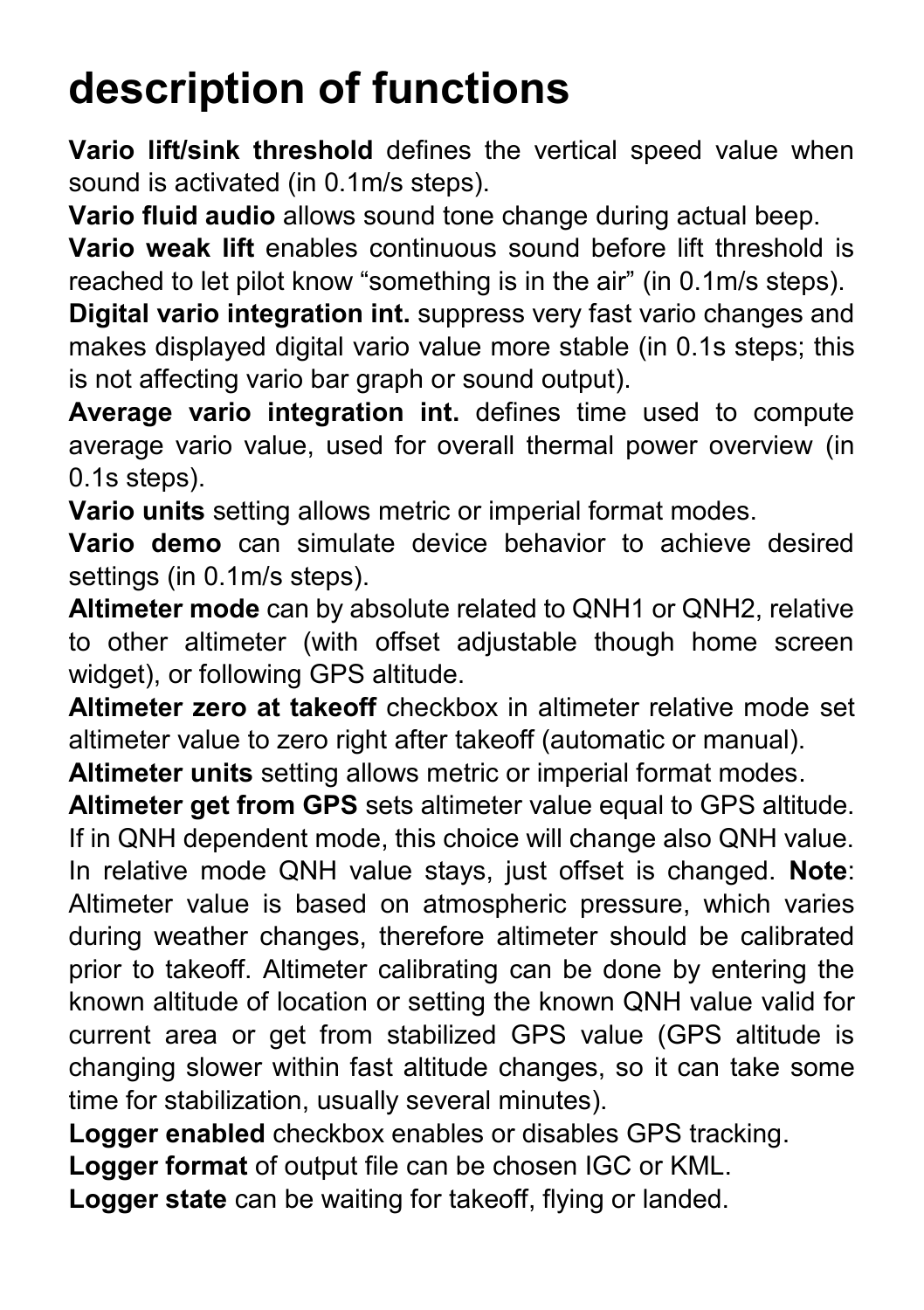**Logger start / land threshold** defines altitude change needed for takeoff/landing detection (in ±1m steps). Long press middle button when **FTime** widget is highlighted to manual start/stop flight time stopwatch.

**Logger timeout** is count down time used for landing detection if altitude stays within defined interval (in seconds).

**Logger suppress audio** checkbox mutes the device when waiting for takeoff, so launch area is not saturated by random mix of annoying sounds generated by many waiting varios.

**GPS enable** checkbox enables/disables onboard GPS receiver (significant for battery power).

**GPS status** shows ratio of fixed/available satellites.

**GPS time** shows actual GMT time obtained from GPS receiver.

**GPS date** shows actual date obtained from GPS receiver.

**GPS speed units**, used for ground speed widget **GSpd,** can be chosen from – m/s, km/h, mph or knots.

**GPS format** of coordinates can be chosen from – DD.dddddd, DDº MM mmm' or DD<sup>o</sup> MM' SS"

**Bluetooth module** shows used type onboard.

**Bluetooth enabled** checkbox enables/disables bluetooth function (using this function significant for battery power).

**Bluetooth protocol** selection changes devices communication between protocols (apps) – DigiFly (XCSoar), LK8EX1 (XCtrack), BlueFly (FlyMe) or SkyBean. **SkyDrop SPP** Bluetooth device must be chosen when pairing with your phone or tablet.

**Bluetooth forward GPS** checkbox will enable forwarding GPS coordinates to connected device, so there is possibility to turn off its internal GPS receiver to save power.

**Time** item in settings menu allow adjust on-board clock.

**Date** item in settings menu allow adjust on-board date.

**Time zone** entry is useful with GMT time obtained from GPS receiver to set correct local time.

**DST** checkbox means daylight saving time option if applicable.

**Sync with GPS** checkbox allows to get accurate time from GPS.

**Display contrast** adjustment tunes LCD screen contrast.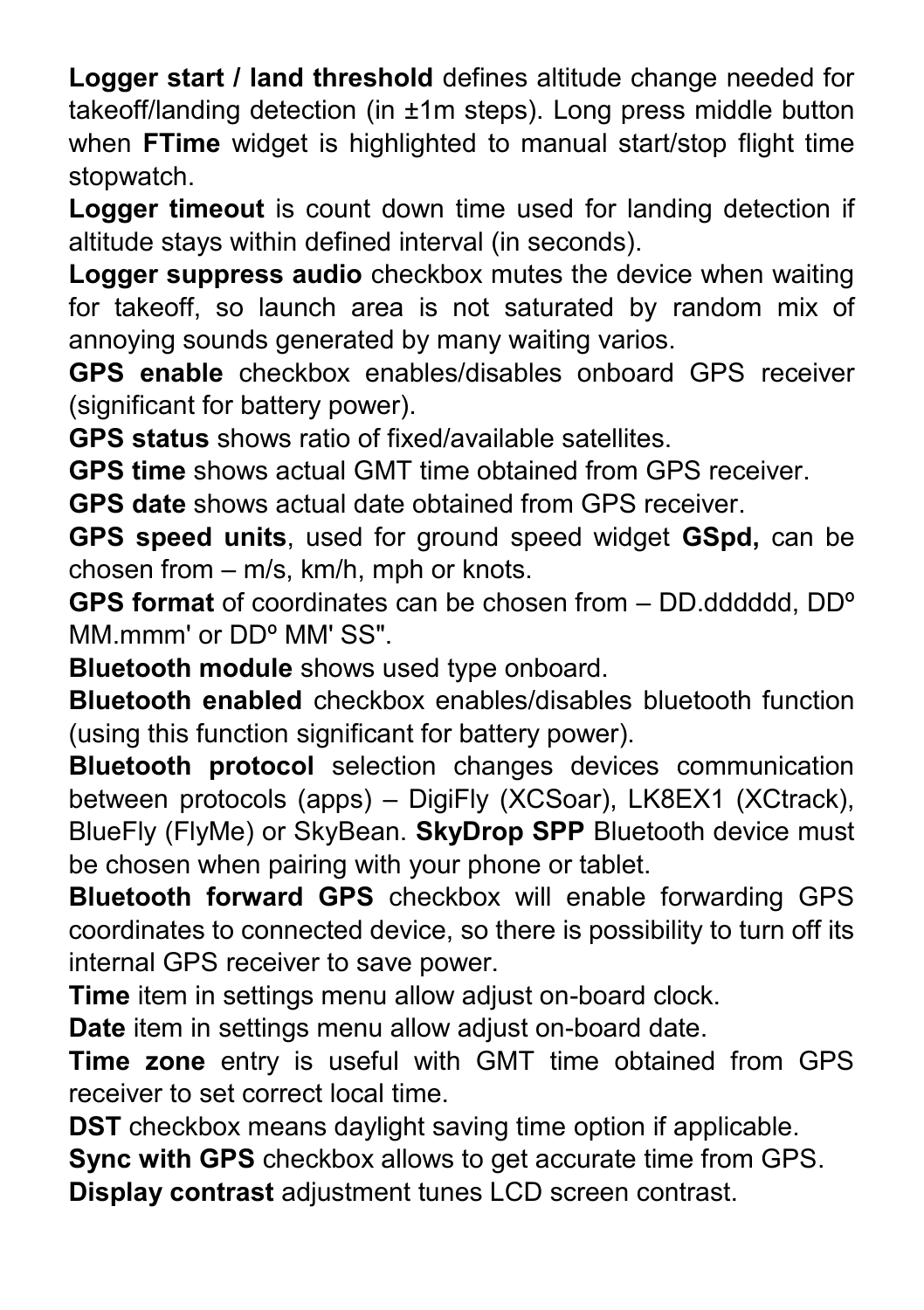**Display backlight** adjustment controls backlight level (in 20% steps).

**Display backlight timeout** defines time interval after last button press when backlight remains turned on.

**Invert display** checkbox switch dark and empty pixels on LCD.

**Flip orientation** checkbox turn over LCD screen, so SkyDrop can be operated in upside-down position.

**Animation** checkbox enables smooth switching between home screens.

**Vario volume** adjust vario sound level (in 10% steps).

**Vario mute** checkbox switch off beeping of vario. This can be also done by **beep** widget.

**Alert volume** adjustment set sound level of pop-up info messages. **Menu volume** adjustment set sound levels of menu sounds.

**On/Off sound** checkbox play sound at startup or switching off.

**Page sound** checkbox informs which home screen is currently selected by 1 to 5 fast beeps.

**Button sound** checkbox enables beep when any buttons is pressed.

**GPS ready** checkbox play sound when GPS 3D fix is achieved.

**Mass storage** checkbox will switch device from active to PC mode after charger connection (do not use while charging during flight).

**Auto power-off** entry defines time to automatic switch-off of device, if no operation occurred. Auto power-off cannot occur during flight.

**Uart function** can be used for data streaming by UART interface. User can choose from several baud rates – 9600, 19200, 38400, 57600 or 115200. UART is using same protocol as Bluetooth. Debug msg. option runs at baud rate 921600 and is used for development. **Format SD** function will erase and format inserted micro SD card – recommended if any mass storage connection problem occurs.

**Debug log** checkbox activates log records used for debugging and can be checked if technical support ask for it. There are some other service information in debug menu.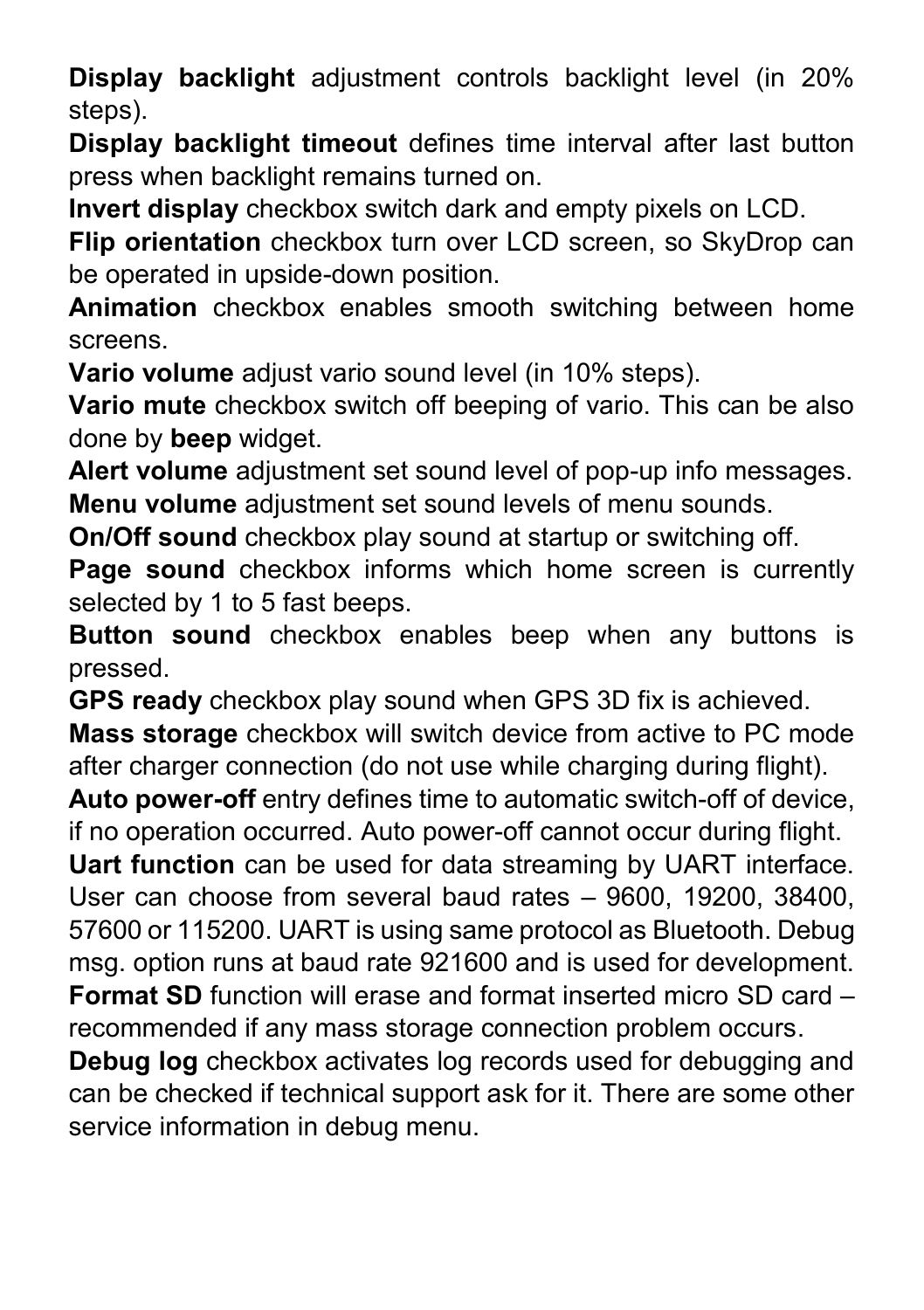#### **power management**

Since SkyDrop is portable device with rechargeable Li-Poly battery onboard, it needs time to time recharge its battery. You can use any micro USB wall charger or another USB host device, even another portable device with active OTG function.

#### **technical specification**

**weight & dimensions** – 68g, 98 x 58 x 20 mm (3.8″ x 2.3″ x 0.8″)

**pressure sensor** – MS5611-01BA03, 10cm resolution, -1400 to 25000 m altitude (-4600 to 82000 feet)

**GPS receiver** – L80M39 22/68 channel, position <2.5m CEP, velocity accuracy <0.1m/s, sensitivity -165dBm

**IMU sensor unit** – LSM9DS0

**humidity & temperature sensor** – SHT21

**Bluetooth transceiver** – PAN1026, 2.1 SPP, BLE 4.0

**USB interface** – micro USB 2.0, device only

**battery** – 900 mAh, charging current max. 500 mA

**buzzer** – magnetic transducer 95 dB @ 10cm

**operation temperature range** – device -40 to 85 ºC (-40 to 185 ºF), battery -40 to 45 ºC (-40 to 113 ºF), LCD -20 to 45 (-4 to 158 ºF)

**power consumption** – depends on activated functions. Several operation modes are listed:

| audio mode only                      | 13h  |
|--------------------------------------|------|
| audio + altitude logger, without GPS | 12h  |
| audio + Bluetooth                    | 10h  |
| audio + GPS logger                   | .9h  |
| audio + GPS logger + Bluetooth       | 7.5h |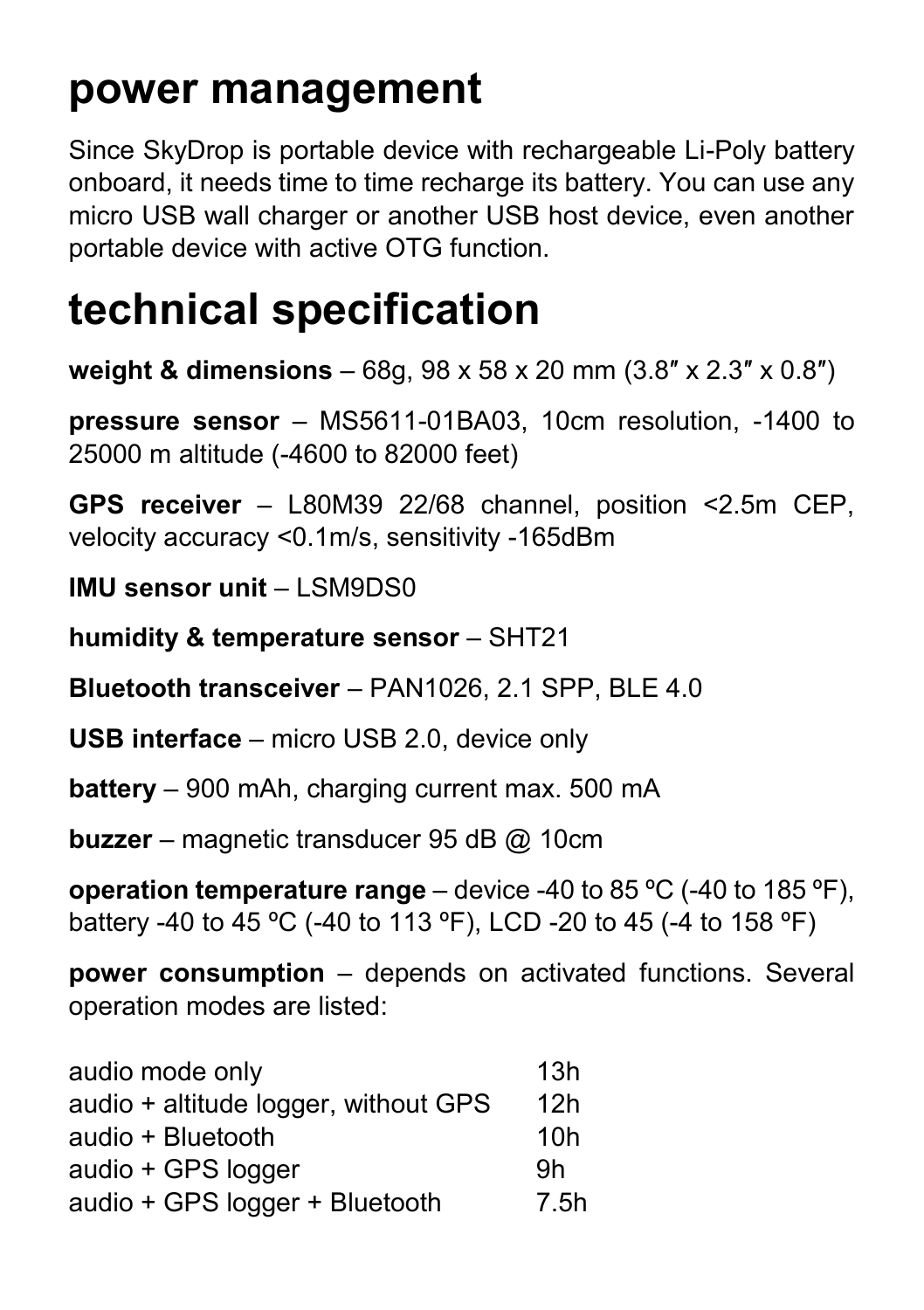#### **package includes**

SkyDrop variometer with strap, raiser mount, USB cable, stickers, user guide.

#### **device update instructions**

Watch video tutorial on SkyBean YouTube channel [youtube.com/c/SkyBeanVarios](http://www.youtube.com/c/SkyBeanVarios) or follow these instructions:

- **1.** Download update file from SkyBean webpage or repository [vps.skybean.eu/repo/updates](http://vps.skybean.eu/repo/updates/) the last folder contains the newest firmware version.
- **2.** Connect SkyDrop (powered off) to the computer via micro USB cable.
- **3.** Wait until USB mode is enabled and device folder will show in computer.
- **4.** Copy file **SKYDROP.FW** to the device. File name must stay exactly the same, so be careful if you download the file multiple times.
- **5.** Eject the device from system toolbar or just unplug from PC.
- **6.** Follow instruction on LCD and confirm update, SkyDrop LED will lid yellow during the update.

Please note, this update procedure will reset all settings to default factory state. If you want to save your specific settings, please update through online configurator at [vps.skybean.eu/configurator.](http://vps.skybean.eu/configurator) Alternatively you can find other advanced information or recently solved software issues on our GitHub account [github.com/fhorinek/SkyDrop](https://github.com/fhorinek/SkyDrop)